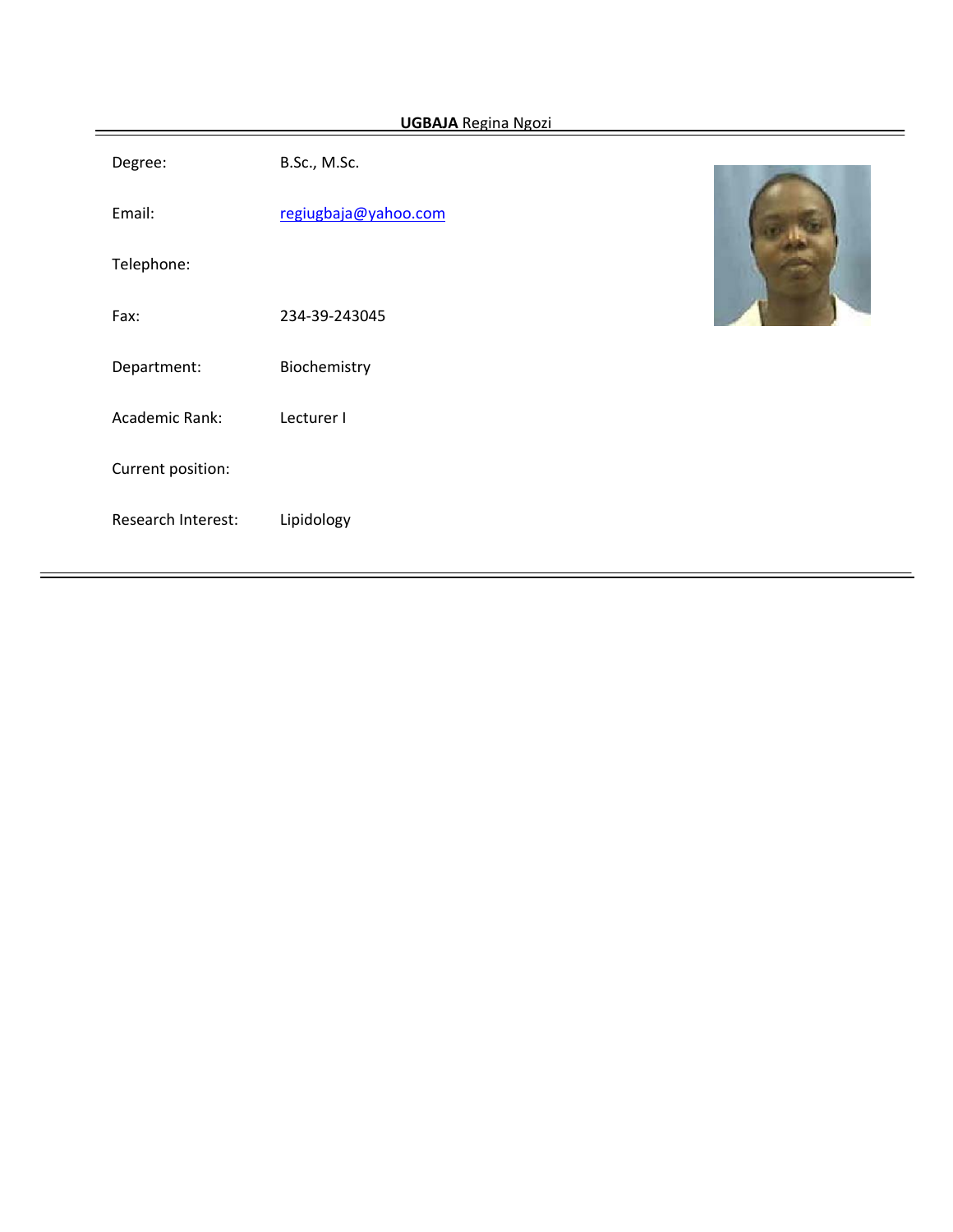#### **DETAILED RESUME**

| <b>ACADEMIC DEGREES WITH DATE</b>                |                          |           |  |
|--------------------------------------------------|--------------------------|-----------|--|
| M.Sc. Biochemistry                               | $\overline{\phantom{0}}$ | 1994      |  |
| B.Sc. Biochemistry (Second Class Upper Division) | $\overline{\phantom{a}}$ | 1991      |  |
|                                                  |                          |           |  |
|                                                  |                          |           |  |
| <b>INSTITUTIONS ATTENDED WITH DATE</b>           |                          |           |  |
| University of Lagos, Lagos                       | $\overline{\phantom{0}}$ | 1992-1994 |  |
| Bendel State University, Ekpoma, Edo state       | $\overline{\phantom{a}}$ | 1987-1991 |  |

# **MEMBERSHIP OF PROFESSIONAL BODIES**

Nigerian Society of Experimental Biology Nigerian Society for Environmental Management

## **PRIZES, HONOURS, NATIONAL AND INTERNATIONAL RECOGNITIONS.**

#### **COURSES TAUGHT**

| Course code/ course title                    | Date      | οf<br>No. | of<br>No. | οf<br>No.       | of<br>No.        |
|----------------------------------------------|-----------|-----------|-----------|-----------------|------------------|
|                                              |           | units     | contacts  | <b>Students</b> | <b>lecturers</b> |
| BCH201-General Biochemistry I                | 2001-Date | 03        | 03        | 450             | 07               |
| <b>BCH202-General Biochemistry II</b>        | 2001-2002 | 03        | 03        | 450             | 07               |
|                                              | 2006-Date |           |           |                 |                  |
| <b>BCH302-Functional Biochemistry</b>        | 2002-Date | 02        | 03        | 50              | 01               |
| BCH303-Metabolism of Lipids                  | 2002-Date | 02        | 02        | 50              | 01               |
| <b>BCH307-Metabolism of Nucleic Acids</b>    | 2002-2007 | 02        | 02        | 34              | 02               |
| <b>BCH309-Biochemistry Methods</b>           | 2006-Date | 02        | 02        | 50              | 07               |
| BCH310-Xenobiotics                           | 2003-2005 | 02        | 02        | 34              | 01               |
| BCH312-Membrane Biochemistry                 | 2006-Date | 01        | 01        | 50              | 01               |
| BCH313-Experimental Biochemistry I           | 2006-Date | 01        | 03        | 50              | 07               |
| <b>BCH316-Experimental Biochemistry II</b>   | 2006-Date | 01        | 03        | 50              | 07               |
| BCH402-Seminar                               | 2002-Date | 02        | 02        | 46              | 06               |
| <b>BCH403-Biosynthesis of Macromolecules</b> | 2006-2007 | 02        | 02        | 34              | 02               |
| <b>BCH411-Industrial Attachment</b>          | 2002-Date | 02        | 02        | 46              | 06               |
| <b>BCH415-Bioinorganic Chemistry</b>         | 2006-Date | 01        | 01        | 46              | 01               |
| BCH417-Experimental Biochemistry             | 2006-Date | 01        | 03        | 46              | 07               |
| <b>BCH499-Research Project</b>               | 2002-Date | 06        | 12        | 03              | 01               |